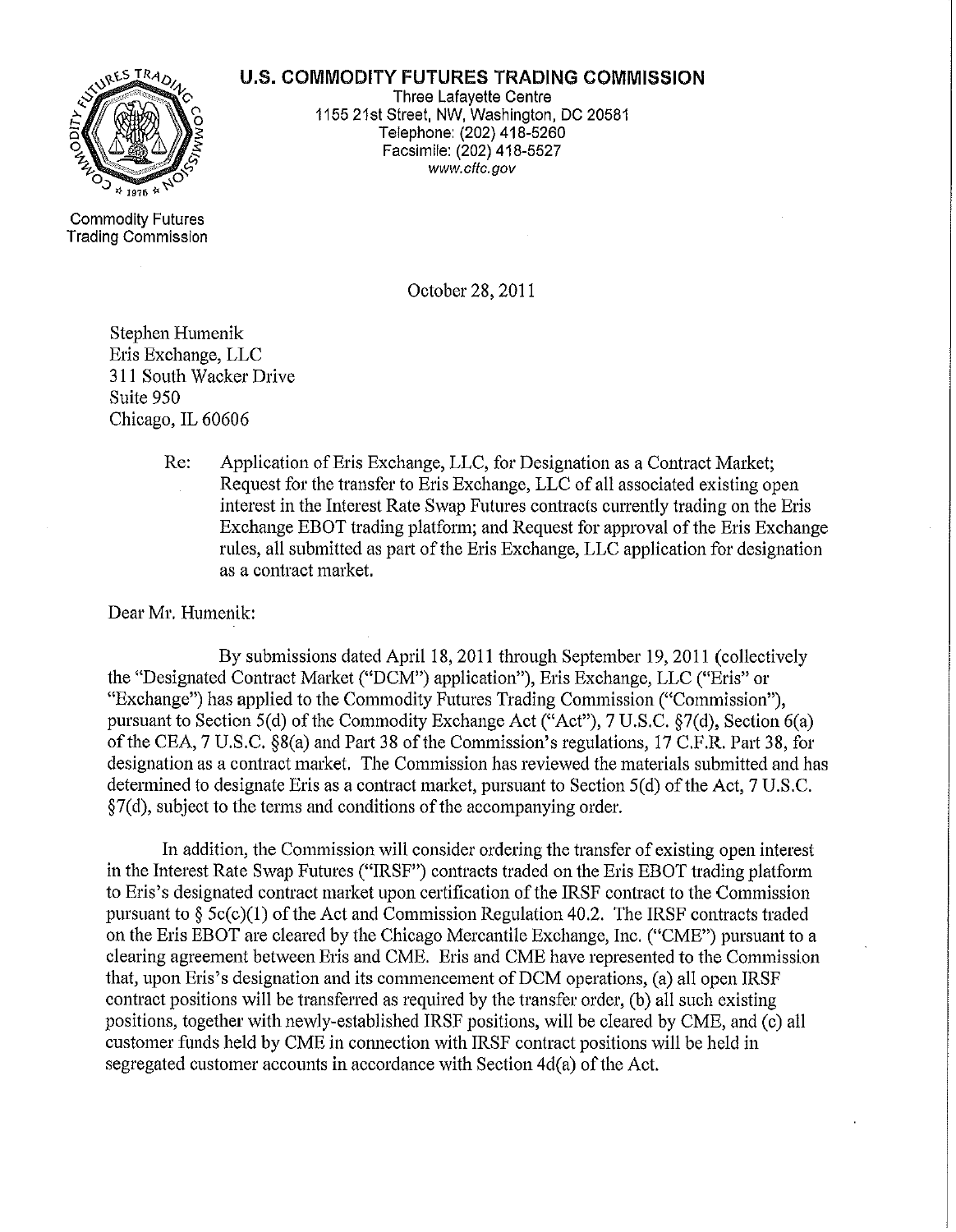Concurrent with designation, the Commission approved, pursuant to Section  $5c(c)$  of the Act,  $7 \text{ U.S.C. }$   $$7a-2(c)$ , the following documents submitted as part of the DCM application:

• Eris Rules — Chapter 1 definitions; Rules 201-217; 301-313; 401-410; 501-539; 601-603; 701-720; 801-805; 901-910; 1001-1006; Chapter 11 Contract Specifications.

The Commission's designation is based upon, among other things, written submissions, explanations, demonstrations and representations provided by Eris describing the manner in which it will operate. The Commission points out that the Eris Order of Designation is conditioned upon Eris's compliance with representations it made to the Commission in its DCM application. The Commission's designation is also based upon written submissions, explanations, demonstrations, and representations provided by:

(1) Eris, Eris Exchange Holdings, the parent company of Eris, and the Chicago Mercantile Exchange Inc. ("CME");

(2) Eris and CME, a derivatives clearing organization that will perform clearing and settlement services for IRSFs contracts trading on Eris;

(4) Eris and NFA, the regulatory services provider that will provide trade practice and market surveillance, and other regulatory oversight services;

(5) Eris and State Street, a company that has provided the proprietary trading platform, to accept, disseminate, and match Eris IRSFs contract orders.

In approving Eris's designation application, the Commission is not approving the agreements covering services between Eris and third parties, including but not limited to agreements between Eris, CME and NFA.

Moreover, it is important to note that Eris itself shall remain directly responsible for ensuring the performance of all self-regulatory functions required of it as a designated contract market under the Act and the Commission's regulations, including enforcement of all Eris rules. The Commission points out that Eris's responsibility for compliance with all designation criteria and core principles, as required by the Act, Commission Regulations and its Order of Designation, includes those for which relevant functions have been contracted out to a third party. The Commission notes this includes the responsibility to make available directly to Commission staff and the Department of Justice, upon request, for all third party entities that provide such regulatory services to Eris: (i) information and records of third parties related to services performed for Eris; and (ii) direct contact and access to offices, as the staff of the Commission or the Department of Justice deems necessary and appropriate in conducting its respective regulatory oversight and investigative responsibilities relating to Eris.

The Commission further notes that the following items, among others, are considered "rules" under Part 40 of the Commission's regulations and that, accordingly, changes thereto should be submitted to the Commission for review pursuant to Section  $5c(c)$  of the Act, 7 U.S.C.  $§$  7a-2(c), and Part 40 of the Commission's regulations: (1) any changes or modifications to the